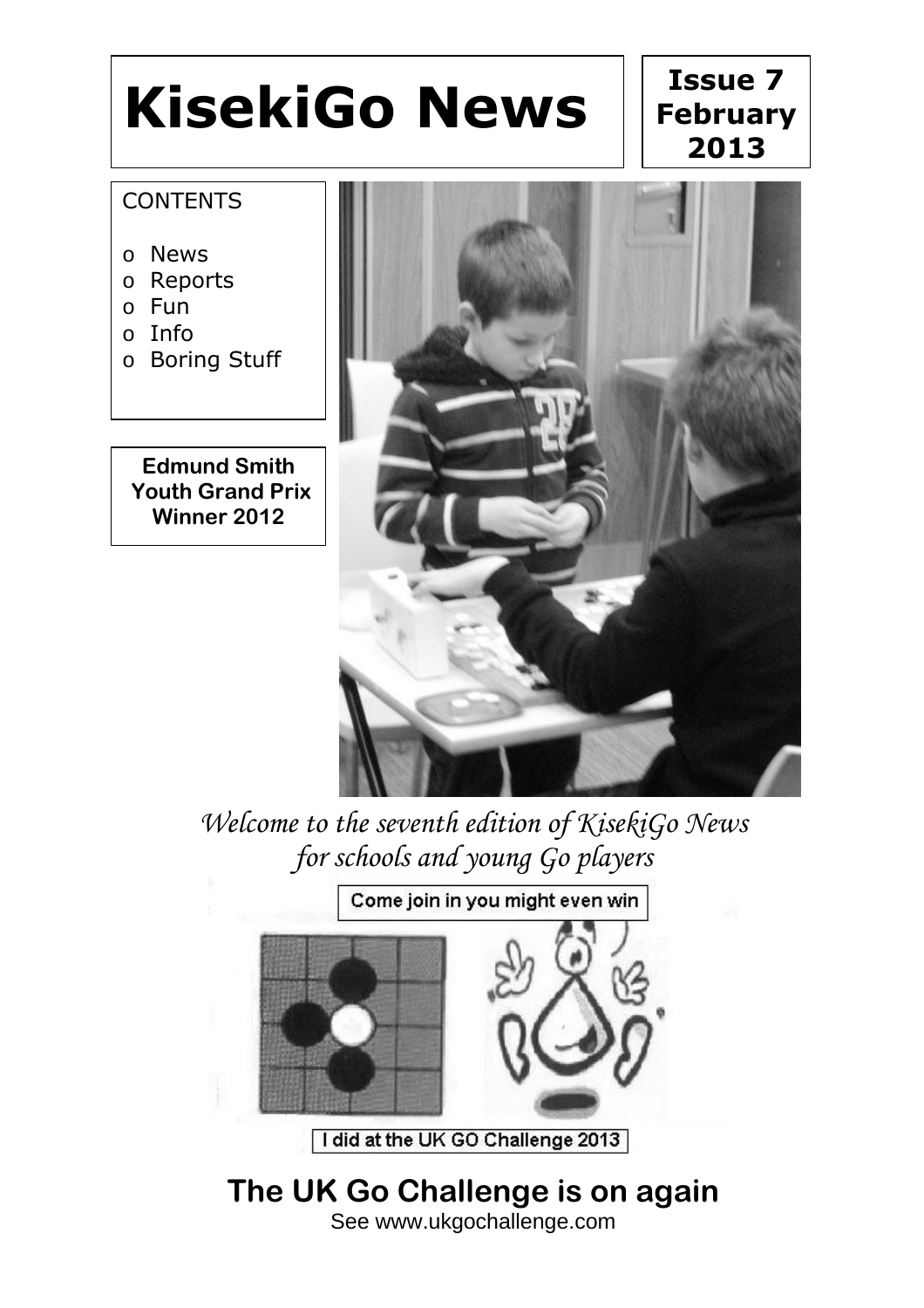# **Youth Grand Prix 2012**





### **Congrats to the winners:**

*1. Edmund Smith 748*

*2. Adán Mordcovich 611*

*3. Oscar Selby 590*

**Last year's winner, Ad***á***n, was the runner up for 2012, the last year he can compete. Edmund is 19k but got the bug for Go in 2012 and took over from his sisters at the top of the table. Oscar from Epsom took third despite not knowing about the competition until the autumn.**

> **Don't forget you get points for playing, and for wins, at any UK tournament during the year.**

## **Edmund Smith chases his sisters**

**Edmund is 7 years old. He is part of a Go playing family. He father is a dan-level player. Both his sisters and his mum play too. Eldest sister Roella is 13 and is 13 kyu at Go. Kelda is 10 and 18 kyu. Despite starting later, Edmund is catching up. He is already 19 kyu. He won the 2012 Youth Grand Prix. Usually it is his sisters who win the Grand Prix prizes. Edmund was also the only one to win a section at the British Youth Championships in 2012. He also plays Go for Milton School from near Cambridge. They were the top junior school in the UK Go Challenge the last two years. Maybe you will meet or even play Edmund if you come to a tournament?**

## **British Youth Go Championship 2013**

**This will be on 17 th March at King Edward VI Aston School, in Birmingham. The BYGC was there last in 2010, and it will be good to be back, thanks to the new teacher there, Mr Lehmann. As usual the strongest youth players should be there to compete for the titles, but we also hope lots of youngsters who have just started learning the game will come along.** 

> **Maybe you will be there too? See the BGA website for details.**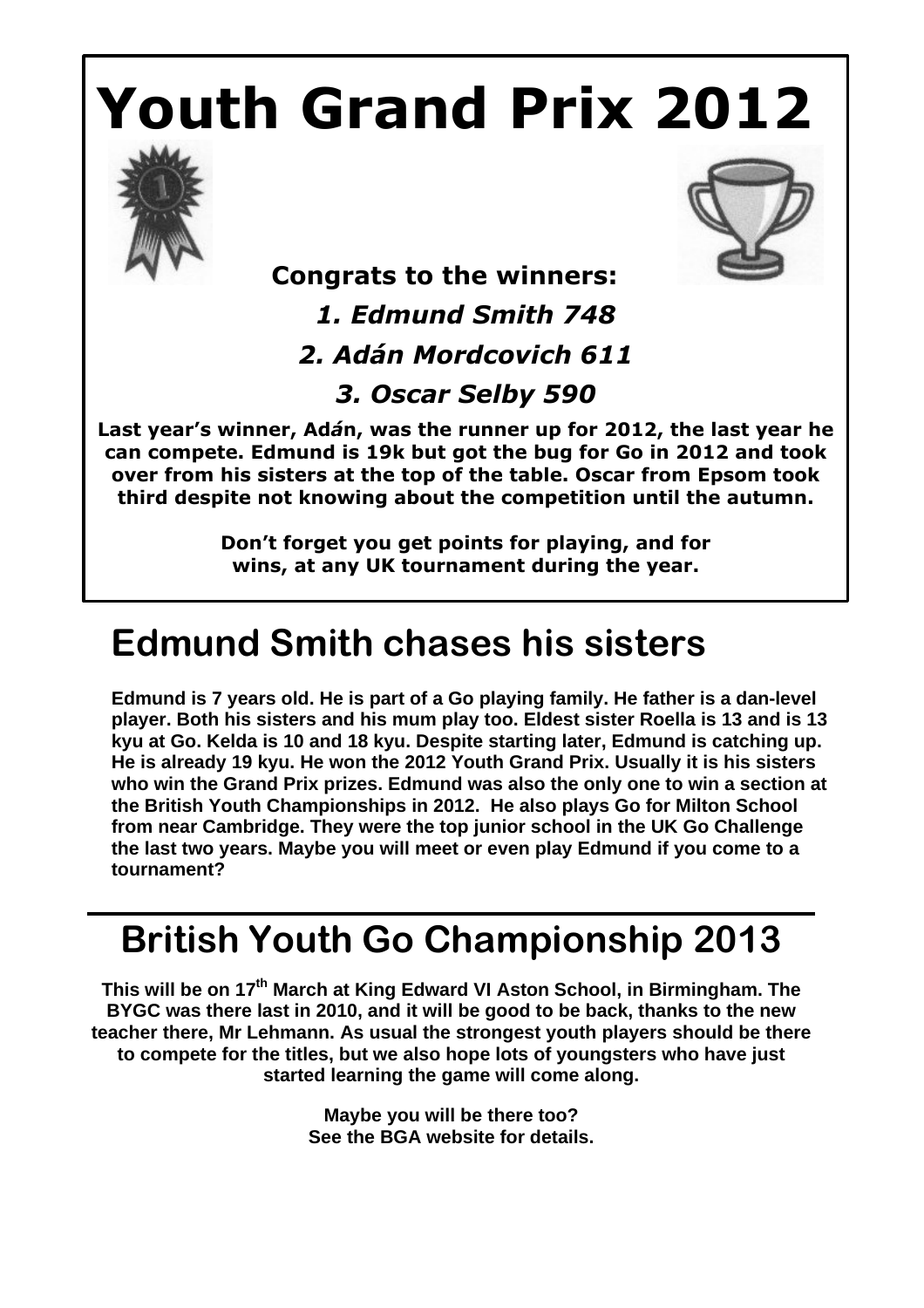**Grants** for Go

**We are very lucky that the Castledine-Barnes Trust can provide money to help young players, especially for travel, and sets for their clubs. They have also organised a cheap beginners' Go set for schools. See http://www.britgo.org/youth/cbtrust to apply.**

#### **Scenes from the BYGC 2012**



U18 Final: Adán against Tian-Ren



Round 2 Action: Hugh v Matei

### *Boring Stuff (For Teachers)*

Don't forget the BGA's britgo.org website has a lot of useful things, both in the Junior and Youth sections. There is information about online Go, problem sheets and other resources, advice, links and much more. We recommend you take out BGA school membership to make the most of the facilities available. Please contact any member of the BGA's Youth Committee if you have any queries or needs. Don't forget we can arrange a visit fairly easily to most places in the UK, as we have volunteers all over the country.

## **UK Go Challenge 2012**

**Last year we had the 9th UK Go Challenge.**

**The finals were held at Meadows Community Centre, Cambridge, on Sunday 24th June.**

**22 of the best players from school heats and other youngsters took part.** 

**First place went to Satoru Oshima who was also best U8 boy. Roella Smith was second and Top Girl. Peran Truscott was third.** 

**Jo Whitehead won the Challengers'.**

**The Team trophy was decided by head to head match and was won by Impington.** 

**Milton was again the best junior school.**

**As usual, handicap games were played once a player was knocked out of the title race, so all had a chance of a prize.**

**Don't miss the fun this year!** 

**How did the boxer avoid the repetition?** *He avoided the K.O. position!*